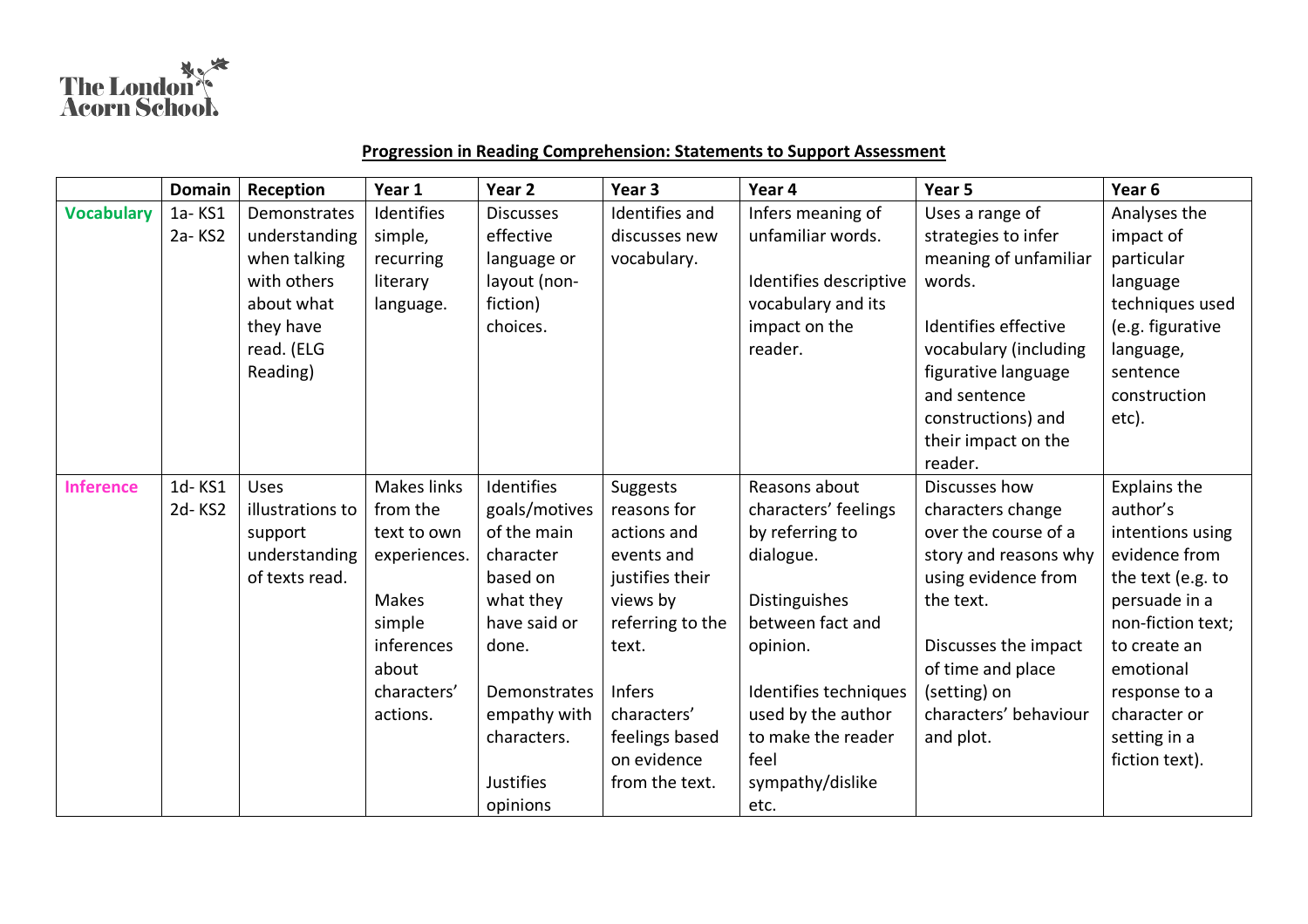## The London

|                |                |                                                         |                                                                                          | using                                                                                                                                  | -Identifies how                                                                         |                                                                 |                                                                                                                                                |                                                                                                                                                                                                       |
|----------------|----------------|---------------------------------------------------------|------------------------------------------------------------------------------------------|----------------------------------------------------------------------------------------------------------------------------------------|-----------------------------------------------------------------------------------------|-----------------------------------------------------------------|------------------------------------------------------------------------------------------------------------------------------------------------|-------------------------------------------------------------------------------------------------------------------------------------------------------------------------------------------------------|
|                |                |                                                         |                                                                                          | evidence                                                                                                                               | settings are                                                                            |                                                                 |                                                                                                                                                |                                                                                                                                                                                                       |
|                |                |                                                         |                                                                                          | from the text.                                                                                                                         | used to create                                                                          |                                                                 |                                                                                                                                                |                                                                                                                                                                                                       |
|                |                |                                                         |                                                                                          |                                                                                                                                        | atmosphere.                                                                             |                                                                 |                                                                                                                                                |                                                                                                                                                                                                       |
| <b>Predict</b> | 1e<br>2e-KS2   | Listens to<br>stories and<br>anticipates<br>key events. | Predicts<br>events and<br>endings.<br>Reviews<br>cover to<br>predict<br>book<br>content. | Predicts key<br>events in a<br>story using<br>information<br>such as<br>setting and<br>genre.<br>Offers<br>alternative<br>plotlines or | Makes<br>predictions<br>using evidence<br>from the text.                                | Predicts characters'<br>behaviours based on<br>mood/atmosphere. | Adjusts initial<br>predictions based on<br>new evidence and<br>explains why.                                                                   | Explains whether<br>developments in<br>plot/character<br>met or<br>challenged their<br>expectations.                                                                                                  |
| <b>Explain</b> | 2f, 2g,        | N/A                                                     | N/A                                                                                      | endings.<br>N/A                                                                                                                        | Begins to                                                                               | Identifies different                                            | Identifies whether a                                                                                                                           | Explains whether                                                                                                                                                                                      |
|                | 2 <sub>h</sub> |                                                         |                                                                                          |                                                                                                                                        | evaluate<br>effectiveness of<br>texts, including<br>effective<br>vocabulary<br>choices. | sentence<br>constructions and<br>their impact on the<br>reader. | text presents a<br>balanced or biased<br>argument/viewpoint.<br>Identifies different<br>perspectives on one<br>issue in a non-fiction<br>text. | they agree or<br>disagree with the<br>point of view<br>expressed in the<br>text, drawing on<br>evidence to<br>support their<br>argument.<br>Explains how<br>their feelings<br>towards a<br>particular |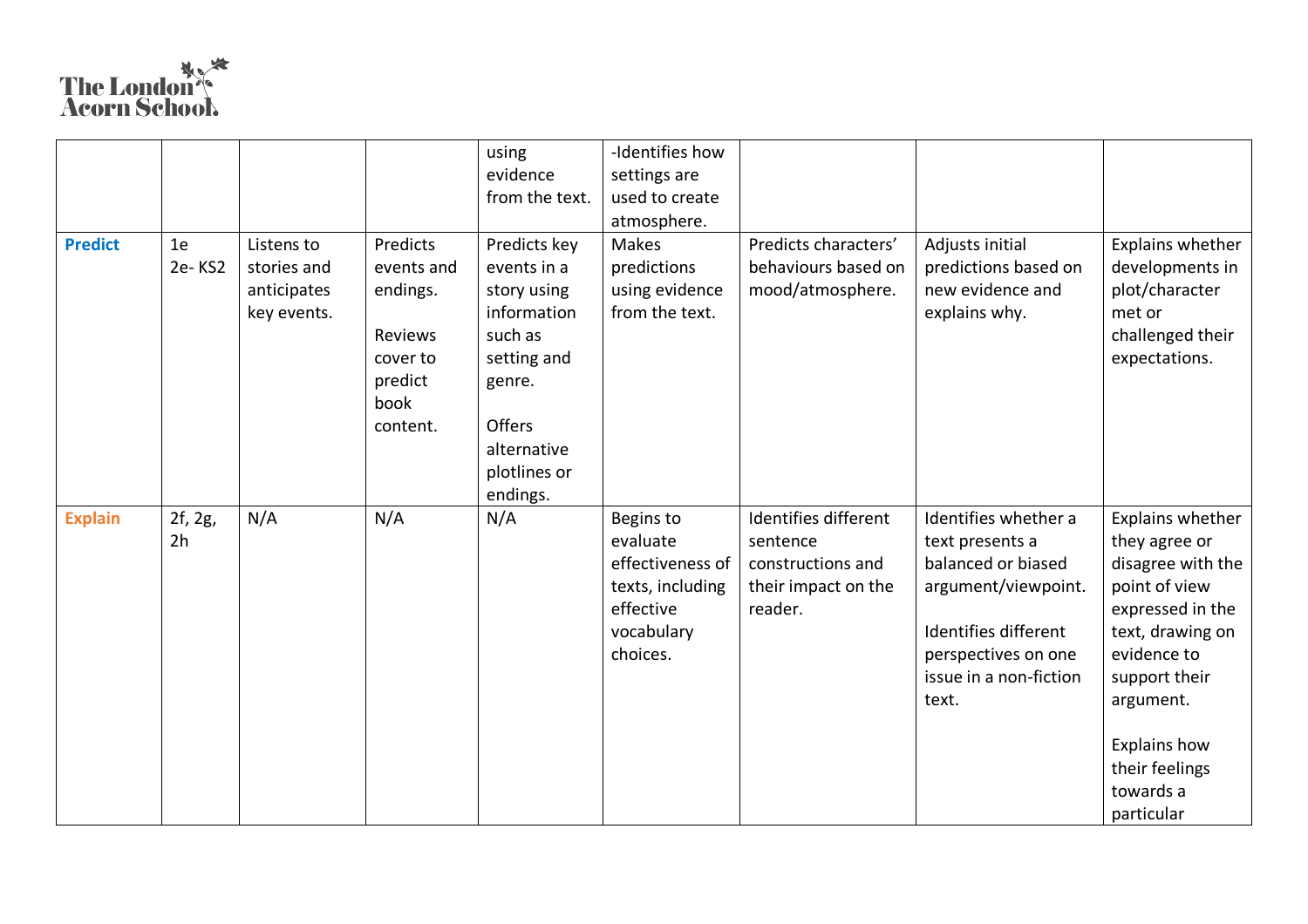## The London

|                  |               |                   |              |                 |                   |                      |                         | character have     |
|------------------|---------------|-------------------|--------------|-----------------|-------------------|----------------------|-------------------------|--------------------|
|                  |               |                   |              |                 |                   |                      |                         | changed over       |
|                  |               |                   |              |                 |                   |                      |                         | the course of a    |
|                  |               |                   |              |                 |                   |                      |                         | story.             |
| <b>Retrieve</b>  | KS1 1b        | Identifies title. | Recognises   | Retrieves key   | Uses contents     | Retrieves            | Retrieves information   | Identifies how     |
|                  | KS2 2b        |                   | patterns in  | information     | page and index    | information from     | from multiple places    | points are linked  |
|                  |               | Makes             | texts (e.g.  | from a text.    | to locate         | the text when there  | within a text.          | and sequenced      |
|                  |               | connections       | repetitive   |                 | information in    | is distracting       |                         | in non-fiction     |
|                  |               | between           | language).   | Understands     | non-fiction       | information.         | Makes informed          | texts.             |
|                  |               | texts.            |              | the layout      | texts.            |                      | decisions regarding     |                    |
|                  |               |                   | Recognises   | and             |                   |                      | the relevance of        | Discusses how      |
|                  |               |                   | the          | organisational  | Refers directly   |                      | different sections in   | text layout and    |
|                  |               |                   | differences  | features of     | to text when      |                      | non-fiction books       | organisational     |
|                  |               |                   | between      | non-fiction     | responding.       |                      | when looking for        | devices impact     |
|                  |               |                   | different    | texts.          |                   |                      | specific information.   | on the reader in   |
|                  |               |                   | genres-e.g.  |                 |                   |                      |                         | non-fiction texts. |
|                  |               |                   | fiction and  | Refers back     |                   |                      |                         |                    |
|                  |               |                   | non-fiction. | to the text for |                   |                      |                         |                    |
|                  |               |                   |              | evidence.       |                   |                      |                         |                    |
| <b>Summarise</b> | <b>KS1 1c</b> | Retells known     | Identifies   | Identifies the  | <b>Summarises</b> | Justifies their      | Analyses the different  | Summarises the     |
|                  | <b>KS2 2c</b> | stories in a      | the          | sequence of     | the main idea     | opinion of a whole   | structures of fiction   | relationship       |
|                  |               | variety of        | beginning,   | events in a     | or theme of the   | text using evidence  | and non-fiction texts,  | between            |
|                  |               | ways (e.g.        | middle and   | story.          | text, including   | from different parts | noting similarities and | characters at      |
|                  |               | small world,      | end in       |                 | non-fiction.      | of the text.         | differences.            | different points   |
|                  |               | role play,        | stories.     |                 |                   |                      |                         | in the story using |
|                  |               | story maps        | Identifies   |                 |                   |                      |                         | evidence from      |
|                  |               | etc).             | contents     |                 |                   |                      |                         | the text, e.g.     |
|                  |               |                   | and index in |                 |                   |                      |                         | dialogue.          |
|                  |               |                   | non-fiction  |                 |                   |                      |                         |                    |
|                  |               |                   | texts.       |                 |                   |                      |                         |                    |